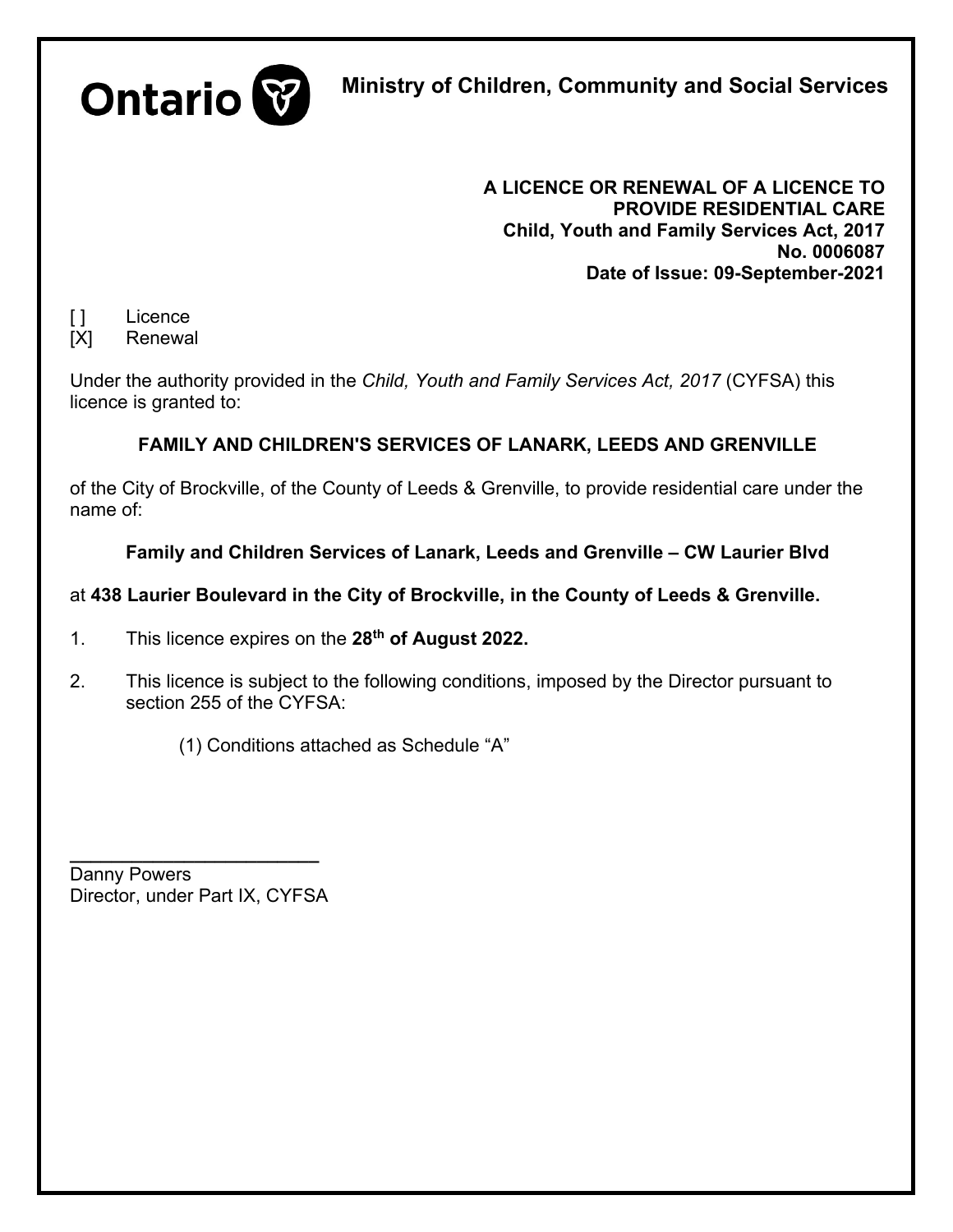## **Ministry of Children and Youth Services SCHEDULE A: STANDARD FOSTER CARE CONDITIONS**

#### 2018

## CONDITION ONE

The licensee shall:

- a) Have written policies and procedures regarding acceptance or rejection of the proposed foster parent or parents that specifically cover verified and suspected child abuse and neglect. The policies and procedures shall be made available to persons designated by the licensee to conduct the assessment of the foster parent or parents; and
- b) Ensure that the written policies and procedures on methods of discipline and intervention that may be used and may not be used in the home required pursuant to clause  $119(2)(e)$  of Ontario Regulation 156/18 specifies that the following disciplinary practices may not be used in the home:
	- Harsh or degrading measures to humiliate a foster child or undermine a foster child's selfrespect;
	- Deprivation of a foster child's basic needs including food, shelter, clothing or bedding; and
	- Threatening removal of the foster child from the foster home for the purposes of behaviour management.

### CONDITION TWO

The licensee or a person designated by the licensee shall determine that each foster home complies with: a) the laws of the area in which the foster home is located respecting the health of inhabitants in the area;

b) a rule, regulation or direction or order from the local board of health or any direction or order of the medical officer of health;

c) any law for the protection of persons from fire hazards including the Fire Code established under Part IV of the *Fire Protection and Prevention Act, 1997* and any by-law of a municipality in which the foster home is located respecting the protection of persons from fire hazards; and, d) any applicable requirements of the Building Code made under the *Building Code Act, 1992*

#### CONDITION THREE

The licensee or a person designated by the licensee shall ensure that any harmful substance or object, including a substance or object that is poisonous or hazardous, shall:

- a) Only be kept in the foster home if it is essential to the operation of the foster home; and
- b) Be kept in a locked container if it is in the foster home.

## CONDITION FOUR

In order to provide support and supervision of the foster home, the licensee shall ensure that there is a means of communicating regularly and routinely with foster parents.

## CONDITION FIVE

The licensee shall keep an up-to-date list showing the number and location of beds available for emergency placement, and make this list available to persons assigned by the licensee to supervise and support the foster parent or parents.

## CONDITION SIX

The licensee shall report to the ministry and to the placing agency all serious occurrences as soon as possible and no later than twenty-four hours after the occurrence, and shall train the foster parent to report serious occurrences immediately to the licensee. Serious occurrences include:

- a) A foster child dies.
- b) A foster child is seriously injured.
- c) The licensee, the foster parent or a person assigned by the licensee to supervise and support the foster parent or parents injure a foster child.
- d) A foster child is abused or mistreated.
- e) The licensee, the foster parent or a person assigned by the licensee to supervise and support the foster parent or parents uses a physical restraint on a foster child.
- f) A complaint is made by or about a foster child that the licensee considers to be of a serious nature.